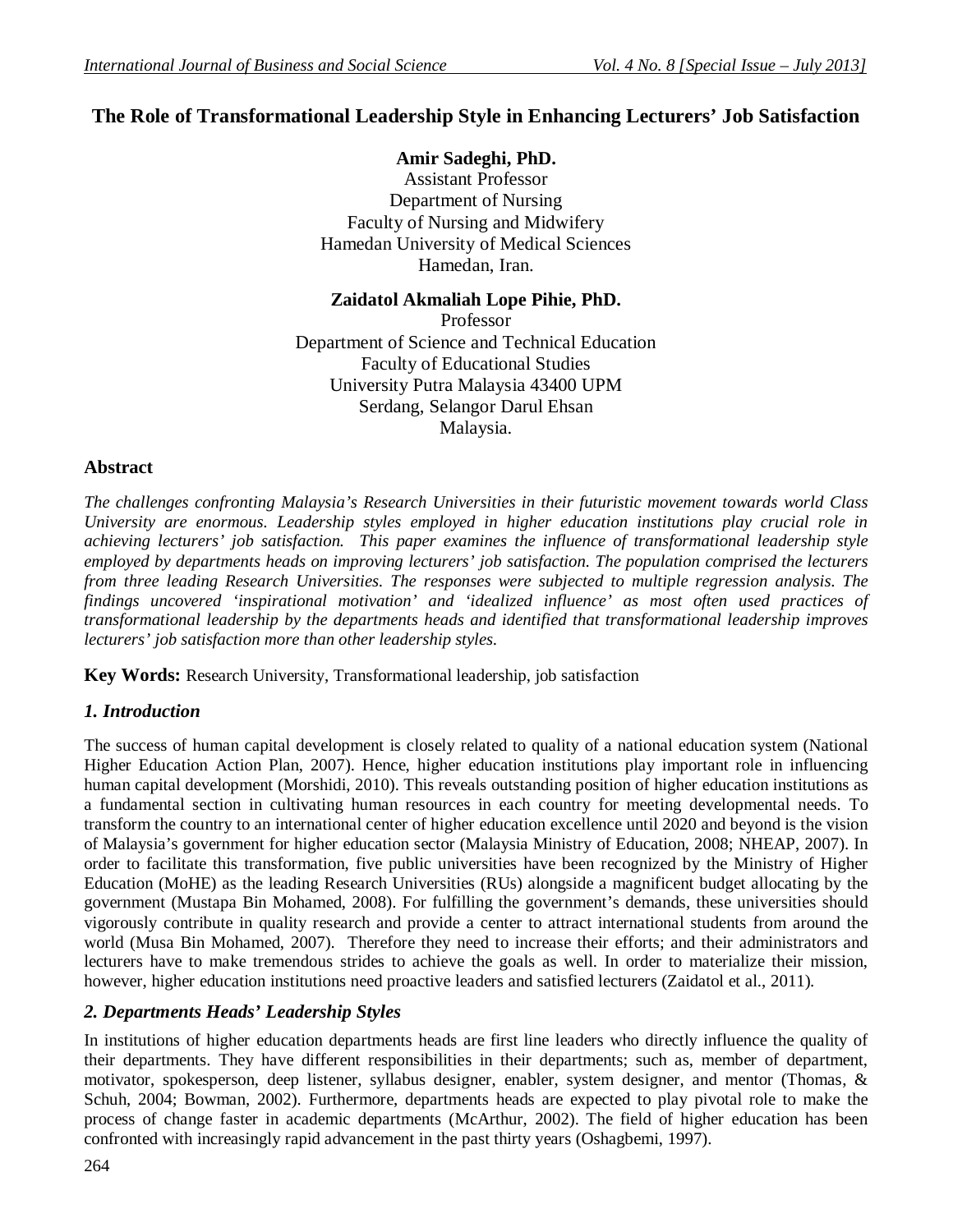In line with this advancement, higher education leaders are confronting with different changes in their institutions. Financial, operational, and legislative are some of these changes which affecting outcomes of institutions of higher education (Middlehurst, 2004). Focusing on their role, departments heads in Malaysian RUs can take action to transform Malaysia's higher education institutions to world class institutions (Sadeghi & Zaidatol, 2012).Therefore; higher education administrators should select effective leadership style to direct their institutions toward success. Transformational leadership is one of the integrative leadership theories; directing effective organizational change is the main characteristic of this theory (Bass & Avolio, 1994; Griffin & Moorhead, 2006).

### *2.1. Transformational Leadership Theory*

Transformational leadership is a new paradigm of leadership that attracts scholars' attention (Northouse, 2007; Yukl, 2006). The concepts of transformational and transactional leadership are among the most popular and current approaches to understanding leader effectiveness. It was first mentioned in 1978 by James McGregore Burns ( Hautala, 2006; Hinkin, & Schriesheim, 2008), and was developed as a new paradigm of leadership by Bass (1985), Bass and Avolio in 1994, 1999, and 2004 (Avolio, & Bass, 2004; Hinkin, & Schriesheim, 2008). This theory of leadership consists of three parts namely transformational, transactional, and laissez-faire leadership.

Transformational leadership describes the process of constructing commitment to the organization's objectives and making followers more confident to achieve these objectives (Yukl, 2006). In this leadership style, leaders use their personal values, vision, commitment to a mission, and passion to energize and move others towards accomplishment of organizational goals (Pierce, & Newstorm, 2008). Transformational leaders are proactive in that they can develop followers' capabilities, help map new directions, mobilize resources, facilitate and support employees, and respond to organizational challenge. They consider change whenever itis necessary for the organization (Bass, 1990; Conningham, &Corderio, 2006). They act as agents of change and try to create it. This type of leadership increases organizational effectiveness and productivity. In comparison to transactional leaders, a transformational leader successfully leads an organization toward effectiveness, satisfies subordinates and motivates them to put their extra effort in success of the organization. Transformational leaders can encourage the followers to put the organizational vision and goals before their personal interest (Reuvers et al., 2008). Transformational leadership consists of five constructs namely idealized influence (attribute and behavior), intellectual stimulation, inspirational motivation, and individualized consideration.

Transactional leadership emphasizes the transaction or exchange that takes place among leaders, colleagues, and followers. This leadership style concentrates on keeping the current situation and motivating people through mutual agreement (Bass, 1985). A transactional leader is not capable of developing a strong emotional relationship with subordinates or motivating them to perform more than what their ability permits them. Rather, a transactional leader is supposed to motivate subordinates by determining goals and setting rewards for any desired outcome. Ideally, transactional leadership can play a positive role in subordinates' satisfaction and level of performance. Using rewards by transactional leader does not result in the long-term change which is characteristic of transformational leadership (Bass, 1997). Transactional leaders are people whose goal is to ensure that standards are met; they interfere before or after noncompliance or mistakes occurred. It consists of three constructs namely contingent reward, management-by-exception active and passive.

Laissez-faire leader avoids active presence and makes decision. As Bass and Avolio (1994) noted "the laissezfaire style is the avoidance or absence of the leadership and is, by definition, the most inactive−as well as the most ineffective according to almost all research on the style" (p.4). Leaders who apply laissez-faire leadership avoid making decisions, are uncertain in taking action, and are absent when needed. These leaders give up responsibility, and do not use their authority (Zaidatol et al., 2011). They exhibit passive indifference about the task and subordinates by ignoring problems as well as subordinates' needs (Antonakis et al., 2003; Yukl, 2006). It is believed that laissez-faire is the non-leadership construct of the transformational leadership (Limsila & Ogunlana, 2008).

## *3. Lecturers' Job Satisfaction*

Job satisfaction is an important factor affecting lecturers' performance. In higher education institutions lecturers' performance has a crucial role in facilitating the forward movement of the institutions (Sadeghi et al., 2012).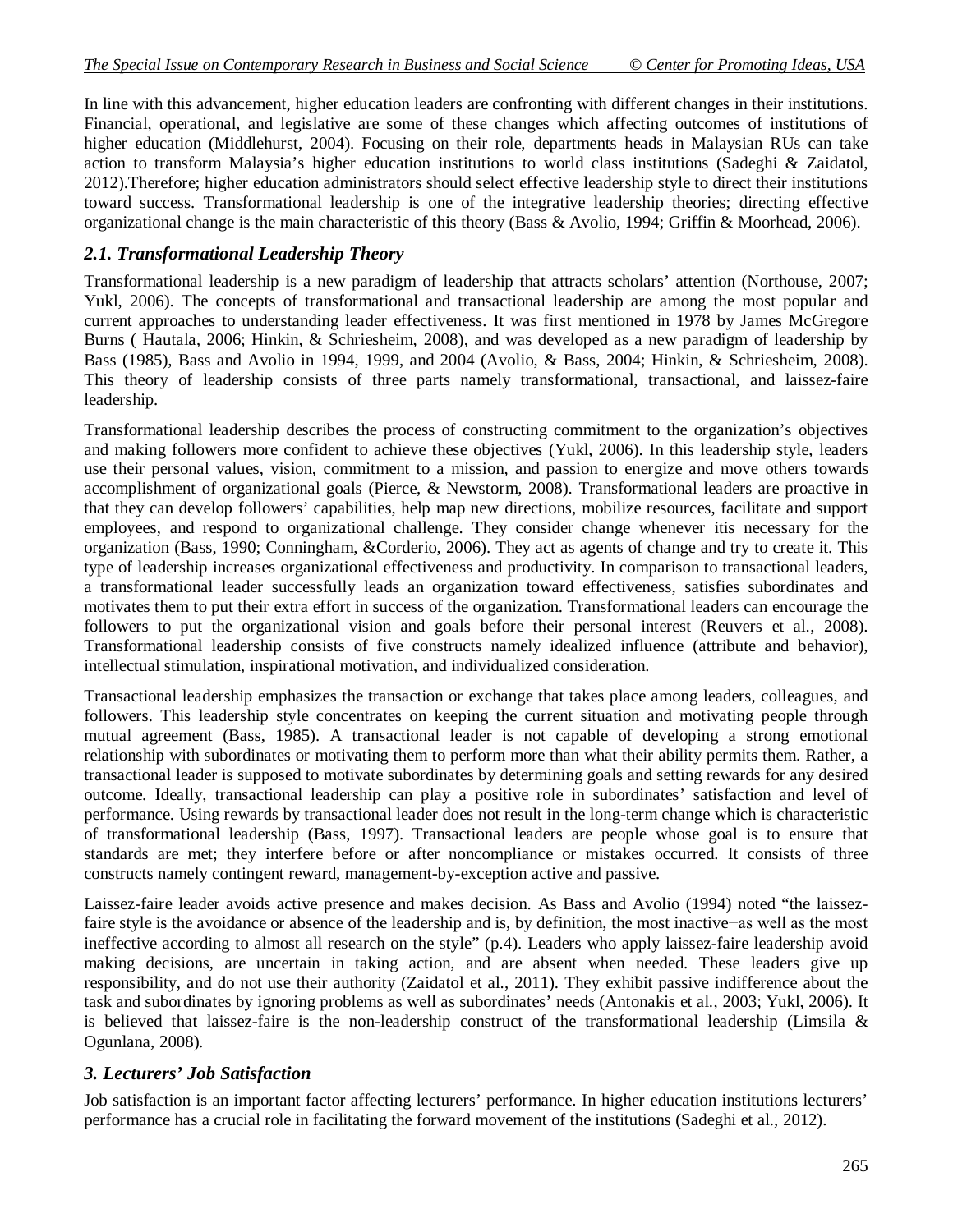Obviously, academic members' beliefs and attitudes are significant factors and have a connection with their effectiveness and quality performance. Therefore, higher education administrators should pay attention to the organizational factors related to satisfaction levels among academic staff (Tu et al., 2005). Lecturers are the employees of higher education institutions, and their satisfaction with working environment can foster quality teaching and research. Lecturers' necessities must, therefore, be satisfied to better the working environment and make them capable to attain excellent research and teaching performance (Chen et al., 2006). In order to be able to improve its performance and increase the satisfaction of its students a university needs to improve the performance of the lecturers. Lecturers' performance could be increased by enhancing their job satisfaction (Chen et al., 2006; Sadeghiet al., 2012; Shieh et al., 2001). Lecturers as human capital have a crucial role for achieving the goal of RUs, therefore, improving their job satisfaction as an important factor that contributes to organizational effectiveness is the responsibility of RUs administrators. Most of the research on leadership styles of academic administrators and how they affect employees' job satisfaction has been conducted in western countries and very few of them have concentrated on developing countries (Lo et al., 2010; Voon et al., 2010; Sadeghi et al., 2012). Hence, this research intends to investigate which departments heads' leadership styles has predictive effect on lecturers' job satisfaction.

## *4. Method*

# *4.1. Population and Sampling*

The present study was conducted at three leading Research University in Malaysia. In this study, a quantitative descriptive survey design was employed. The population of this study consisted of 3400 lecturers including professors, associate professors, senior lecturers, and lecturers. The sample size was determined at 305 lecturers based on the G\*Power 3.1statistical software (Faulet al., 2007). The proportional stratified random sampling was used to ensure that an adequate number of subjects were chosen from each university.

## *4.2. Instruments*

This study utilized two standard questionnaires including the Multifactor Leadership Questionnaire 5x (MLQ 5x) developed by Avolio & Bass (2004) and the Wood Faculty Job Satisfaction/Dissatisfaction Scale(WFJSDS) developed by Wood (1976). These questionnaires were employed in several research studies (e.g. Wood, 1976; Bowen & Radhakrishna, 1991; Antonaks et al., 2003; Castillo & Cano, 2004; Avolio & Bass, 2004). Both questionnaires were well-established and had acceptable content and construct validity. In order to examine content validity of the questionnaires for the present study, a panel of judges was established who had professional knowledge in validation and a strong background in the field. They reviewed the instruments and advised the researchers in making the necessary modifications.

To check internal consistency of the questionnaires, Cronbach's alpha was calculated. The MLQ 5x had aα value of .93 and the WFJSDS had a α value of .97.Accordingly, the results of Cronbach's alpha made the appropriateness of internal consistency and indicated that the instruments were reliable to be used. The five-point Likert scale was utilized ranging from 0 (Not at all) to 4 (frequently if not always) for the MLO 5x items; and 1 (very dissatisfied) to 5 (very satisfied) for the WFJSDS items. Based on exhibition score, those constructs of job satisfaction which received mean score more than 3.67 were computed a new variable namely 'most satisfying variables'.

# *4.3. Data Analysis*

Employing descriptive statistics (mean and standard deviation) the possible score for three constructs of departments heads' leadership styles, lecturers intrinsic and extrinsic job satisfaction were calculated and then categorized. A stepwise multiple regression was run to scrutinize predictors of most satisfying variables in the lecturers' job satisfaction.

# *5. Findings and Discussion*

The findings revealed that departments heads in Malaysian RUs display transformational leadership style fairly often, transactional leadership sometimes and laissez-faire leadership style once in a while as perceived by the lecturers (Table 1). Although results of transformational and transactional leadership are in line with MLQ norm (Avolio & Bass, 2004), however, laissez-faire received mean score more than MLQ norm.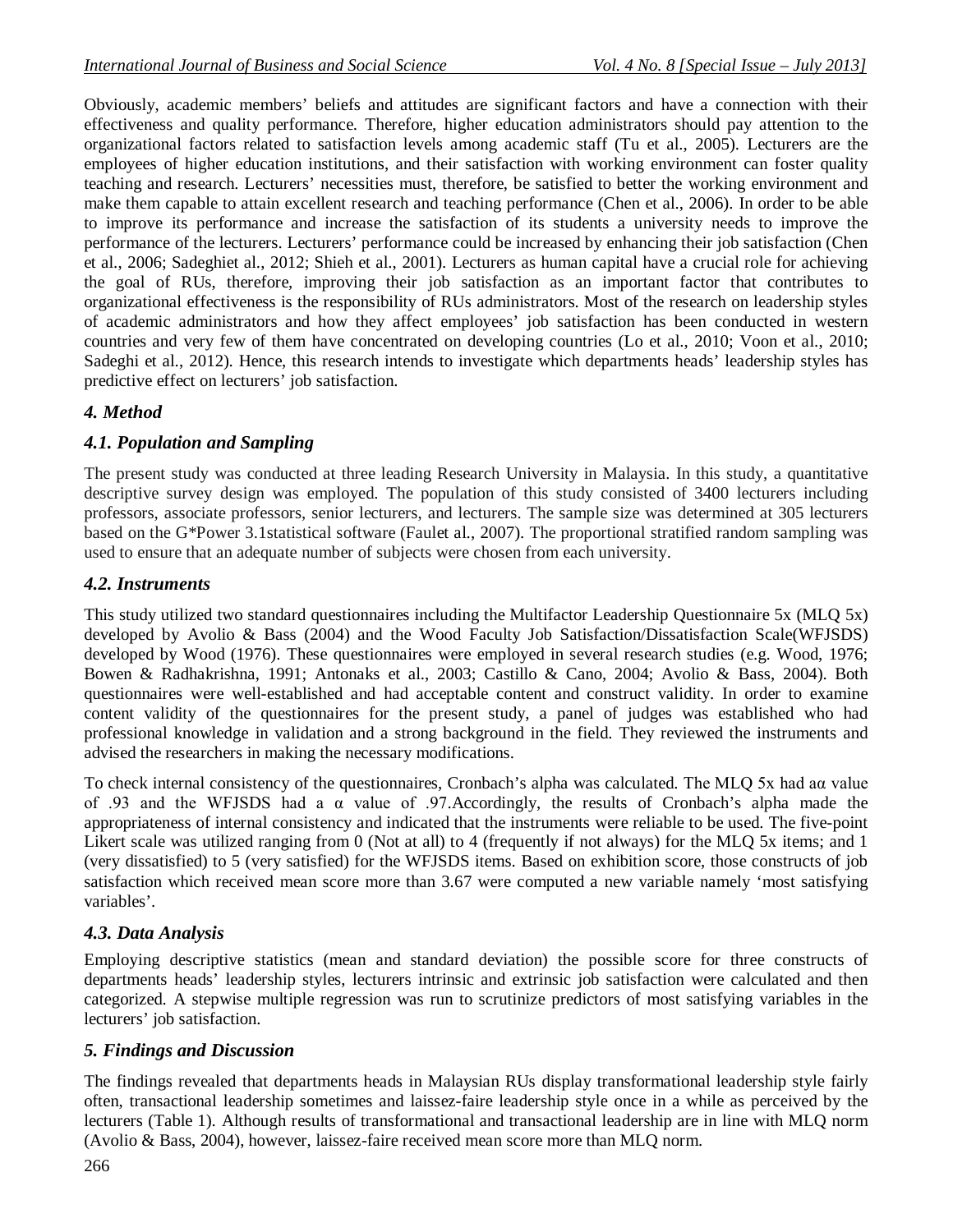This means that RUs' departments' heads use this leadership behavior more than norm. The results also showed that the 'individualized consideration' is practiced less often than other constructs of transformational leadership such as 'inspirational motivation' and 'idealized influence', indicating that heads of departments do not highly practiced transformational leadership. Indeed, the term 'inspirational motivation' describes compelling vision of the future for followers, motivating followers to improve their expectations, and preparing challenges and meaning for subordinates' task (Hoption et al., 2013; Jung & Chow, 2008). Using 'inspirational motivation' RUs' departments heads can inspire lecturers, encourage their responsibilities, and envisage the future of departments by confidence. Exhibiting 'idealized influence', leaders concentrate on values, beliefs, and sense of mission (Antonakis et al., 2003). This reveals that the heads of departments are the type of leaders who fairly often talk about crucial values in organization and concentrate on attractive and worthwhile visions and the ethical aspects of their activities as values are very important for them.

Based on findings of the present study, among the transformational leadership's constructs, 'inspirational motivation' and 'idealized influence' received the highest mean scores. These constructs represent the charismatic aspect of transformational leadership (Bass & Avilio, 1994; Bass & Avolio, 1990). Hence, it can be concluded that departments heads are more often exhibiting charismatic leadership behaviors but not always. Leaders who follow charismatic leadership are powerful and confident. According to Antonakis et al., (2003), they play role models, concentrate on values, and focus on ambitious goals and future vision as well.

The results of the present study indicated that departments heads consider lecturers' concerns and satisfy their needs sometimes. This finding is consistent with several studies conducted in different disciplines and institutions in Malaysia (e.g. Zaidatol et al., 2004, Lo et al., 2009, and Voon et al., 2011). These relevant studies repeatedly found that the 'individualized consideration 'and 'intellectual stimulation' as constructs of transformational leadership style received lowest mean scores indicating that they needto be more practiced by leaders in their institutions.

The 'contingent reward' includes clarifying those works which are eligible to receive rewards and utilizing incentives to influence motivation. The results also showed that departments' heads demonstrate the 'contingent reward' more often and the 'passive management-by-exception' less often than active management-by-exception indicating that they are consistent with MLQ norm. However, the 'management-by-exception' (active) received mean score more than MLQ norm. It may be concluded that RUs' departments heads are more authoritarian than what is needed. Regarding 'contingent reward' result indicating that the departments heads attempt to identify lecturers' needs and to satisfy recognized needs by organizing different rewards more often.

The results also showed that the'laissez-faire' behavior is practiced more frequently than what is required for an effective leader (Table 1). This type of behavior is resulted in avoiding clear description of agreements, expectations, and goals (Bass et al., 2003). Laissez-faire leaders give no feedback, give up responsibility, and make little endeavor to help followers (Northouse, 2007). Regarding laissez-faire leadership this results in agreement with the result found by Voon etal., (2010). They found that 'laissez-faire' received a mean score more than the average. Toor and Ofori (2009), however, found a mean score of .68 for the 'laissez-faire' which is same as the MLQ norm.

With regard to lecturers' intrinsic, extrinsic, and overall job satisfaction, analysis of data indicated that the lecturers perceived themselves as having moderate satisfaction level (Table 2).These findings support those of Eyupoglu and Saner's (2009), Platsidou and Diamantopoulou's (2009), and Scheroder's (2008) who demonstrated that academic staff enjoyed moderate level of job satisfaction. Moreover, the findings of this study are consistent with the findings of Scheroder' (2008) and Brown and Sargeant (2007) who revealed that academic staff were more intrinsically satisfied than extrinsically. Among all constructs of intrinsic and extrinsic job satisfaction, the work itself, growth, and interpersonal relations received mean score more than 3.67. Therefore, these constructs were recognized as most satisfying variables of lecturers' job satisfaction. The highest mean score of the work itself emphasized that this construct of intrinsic satisfaction is the most important factor for the RUs lecturers. It additionally means lecturers feel content with the nature of their work. This implies the RUs lecturers have a sense of satisfaction and pride for working at their university. Regarding growth, the results imply that lecturers' opportunities for professional promotion such as promoting their academic rank are in a good and appropriate condition. In terms of interpersonal relations result emphasized the importance of having relation with others for the RUs lecturers. It may imply that these universities have a good interpersonal work climate.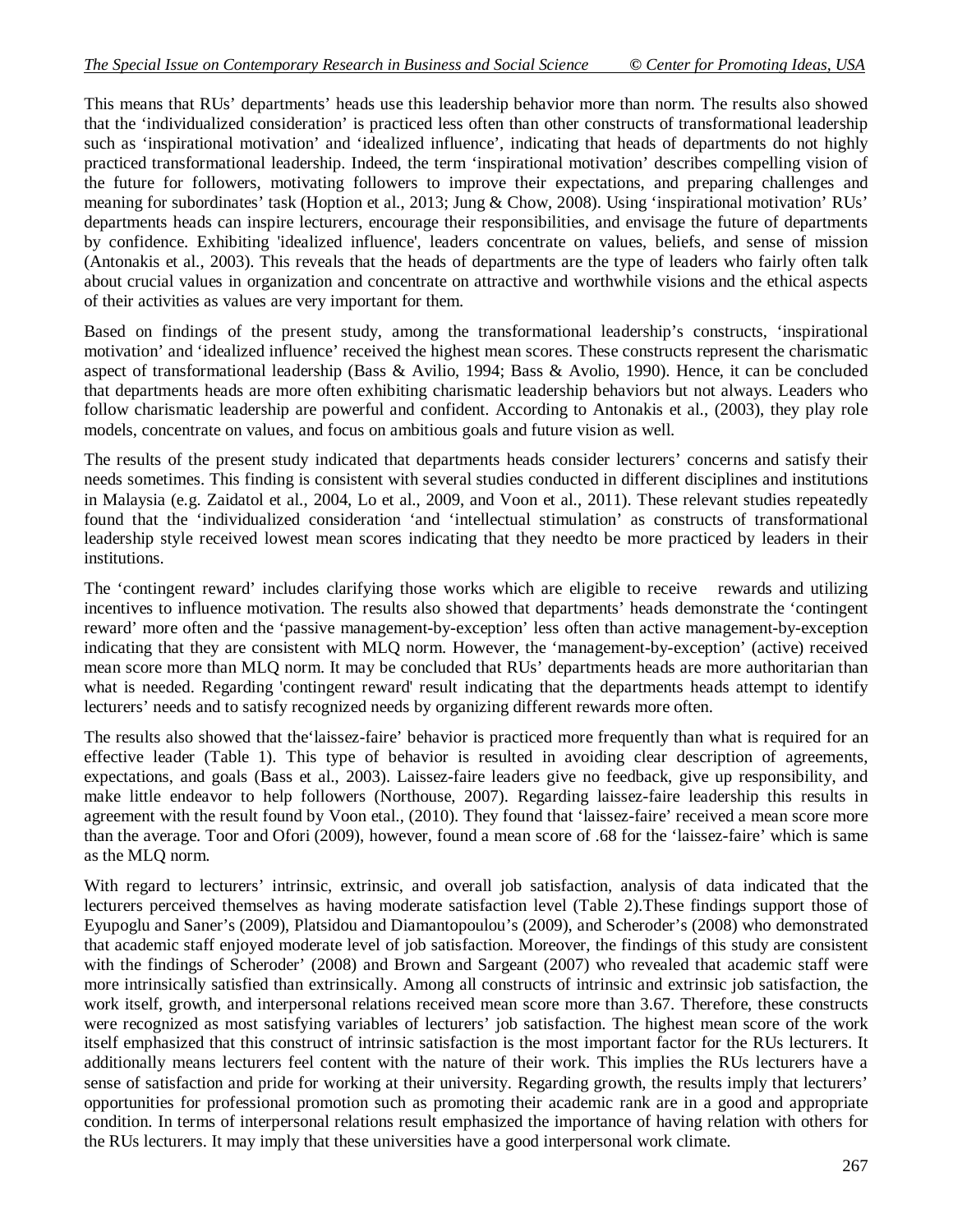This additionally may mean that department climate is friendly and collaborative, and that the respondents have good relations and cooperation with others such as their department head, colleagues, and students. The findings of this study support those of Sharma and Joyti's (2009), Scheroder's (2008), Worell et al., (2006), and Oberman's (2005) who reported the work itself, interpersonal relations and growth as most satisfying variables of job satisfaction in academic settings.

Result of regression analysis revealed that transformational leadership and laissez-faire were significant predictors of most satisfying variables of lecturers' job satisfaction, and that transformational leadership is the dominant predictor (Table 3).The results depicted that two variables could significantly contribute towards the variance of most satisfying variables of lecturers' job satisfaction as predictors. The combination of two predictors explained 14% of the variance in most satisfying variables of lecturers' job satisfaction. On the basis of standardized beta coefficients, the most prominent variable associated with job satisfaction was transformational leadership (beta=.30), followed by laissez-faire (beta= -.14). Negative beta coefficient weight for laissez-faire leadership demonstrates that utilizing this type of leadership style leads to a reduction in lecturers' job satisfaction level. It implies exhibiting more transformational leadership behaviors by the RUs' departments heads enhance lecturers' job satisfaction, and employing laissez-faire leadership behavior reduces lecturers' job satisfaction. The findings of this study support previous research which revealed the greater effect of transformational leadership on followers' job satisfaction (Avolio& Bass, 2004; Avolio et al., 1999; Bass, 1997; Bass & Avolio, 1990; Judge & Piccolo, 2004; Webb, 2009). Finally, this study is in line with Mason (1998) and Webb (2003, 2009) that found laissez-faire as a significant negative predictor of job satisfaction.

### *6. Conclusion and Recommendation*

The paper's uncovering of the lecturers' job satisfaction and the identification of leadership styles that the departments' heads often use in the leading Research Universities in Malaysia can assist the RUs policy makers in enhancing lecturers' job satisfaction and generating effective leaders.

Although the present study found that a combination of three leadership styles is exhibited in the Malaysian Research Universities, however the low mean score achieved by the RUs' departments' heads indicated a lack of requisites exists for being an ideal transformational leader. Hence, further developmental training programs are still needed to boost required knowledge and ability for behaving in a transformational leadership style.

The RUs' lecturers who participated in this study were moderately satisfied with their job. Nevertheless, they were less satisfied with the 'policy and administration' practices such as meeting their needs by the universities' policies, following administrative policies and procedures, selecting process of department head, and participating in decision making. Hence, these results recommend developing targeted interventions aimed at assessing the policy and administration practices in order to address the revisions that need to be made.

Transformational leadership was the factor that best explained the variance of most satisfying variables of lecturers' job satisfaction. This study demonstrated that departments heads can be more effective in satisfying lecturers when they more frequently demonstrate transformational leadership behaviors. In conclusion, the findings of this study empirically contribute to existing body of knowledge regarding academic administrators' leadership styles particularly in developing countries by demonstrating the extent to which leadership styles influenced lecturers' job satisfaction.

## *References*

- Antonakis, J., Avolio, B. J., & Sivasubramaniam, N. (2003). Context and leadership: an examination of the ninefactor full-range leadership theory using the Multifactor Leadership Questionnaire. *The Leadership Quarterly, 14*(3), 261-295.
- Avolio, B. J., & Bass, B. M. (2004).*Multifactor leadership questionnaire manual and sampler set* (3<sup>rd</sup>ed.). Palo Alto, CA: Mind Garden.
- Avolio, B. J., Bass, B. M., & Jung, D. I. (1999).Re-examining the components of transformational and transactional leadership using the Multifactor Leadership Questionnaire. *Journal of Occupational and Organizational Psychology, 72*, 441-463.
- Bass, B. M. (1985). *Leadership and performance beyond expectations*. New York, NY: The Free Press.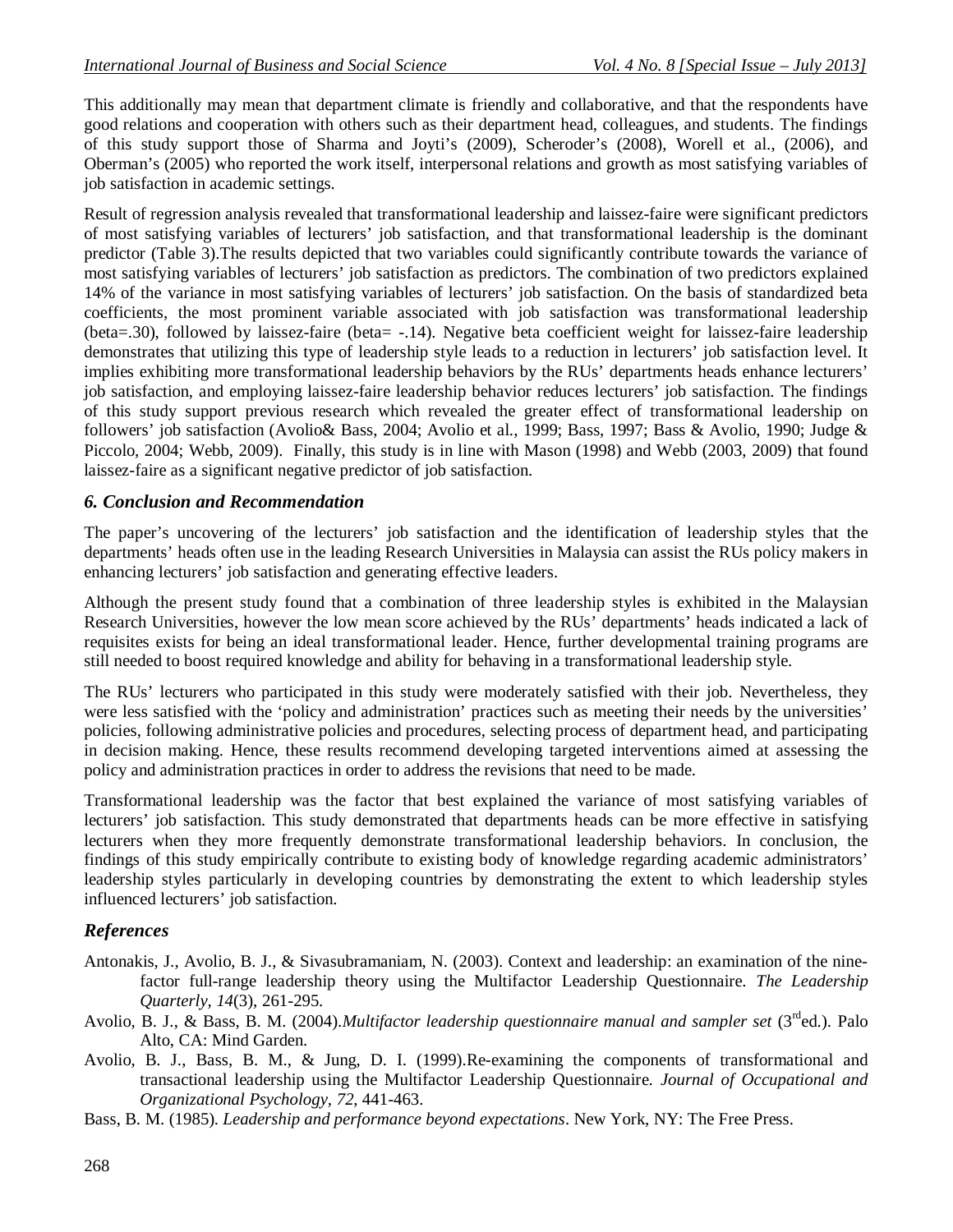- Bass, B. M. (1990). *Bass and Stogdill's handbook of leadership: theory, research and managerial applications*  $(3<sup>rd</sup>ed.)$ . New York, NY: Free Press.
- Bass, B. M. (1997). Does the transactional-transformational leadership paradigm transcend organizational and national boundaries? *American Psychologist, 52*(2), 130-139.
- Bass, B. M., &Avoilio, B. J. (2003).*The multifactor leadership questionnaire report*. Palo Alto, CA: Mind Garden.
- Bass, B. M., &Avoilio, B. J. (1990).The implications of transactional and transformational leadership for individual, team, and organizational development.*Research in Organizational Change and Development, 4*(1), 227-239.
- Bass, B. M., &Avoilio, B. J. (1994).*Improving organizational effectiveness through transformational leadership*. Thousand Oaks, CA: Sage Publications.
- Bass, B. M., Avoilio, B. J., Jung, D. I., &Berson, Y. (2003).Predicting unit performance by assessing transformational and transactional leadership.*Journal of Applied Psychology, 88*(2), 207-218.
- Bowen, B. E., &Radhakrishna, R. B. (1991). Job satisfaction of agriculture education faculty: A constant phenomena. *Journal of Agricultural Education, 32*(2), 16-22.
- Bowman, R. F. (2002).The real work of department chair.*The Clearing House, 75*(3), 158-162.
- Brown, D., &Sargeant, M. A. (2007).Job satisfaction, organizational commitment, and religious commitment of full-time university employees.*Journal of Research on Christian Education, 16*, 211-241.
- Castillo, J. X., & Cano, J. (2004).Factors explaining job satisfaction among faculty.*Journal of Agricultural Education, 45*(3), 65-74.
- Chen, S. H., Yang, C. C., Shiau, J. Y., & Wang, H. H. (2006). The development of an employee satisfaction model for higher education.*The TQM Magazine, 8*(15), 484-500.
- Conningham, W. G., &Corderio, P. A. (2006).*Educational leadership: a problem-based approach*. Boston, MA: Pearson Education ,Inc.
- Eyupoglu, S. Z., & Saner, T. (2009). Job satisfaction: Does rank make a difference? *African Journal of Business Management, 3*(10), 609-615.
- Griffin, R. W., & Moorhead, G. (2006).*Fundamentals of organizational behavior: managing people and organizations*. Boston, MA: Houghton Mifflin Company.
- Hautala, T. M. (2006). The relationship between personality and transformational leadership.*Journal of Management Development, 12*(8), 777-794.
- Hinkin, T. R., & Schriesheim, C. A. (2008). A theoretical and empirical examination of the transactional and nonleadership dimensions of the Multifactor Leadership Questionnaire (MLQ).*The Leadership Quarterly, 19*(5), 501-513.
- Hoption, C., Barling, G., & Turner, N. (2013). It's not you, it's me: Transformational leadership and selfdeprecating humor. *Leadership and Organization Development Journal, 34*(1), 4-19.
- Judge, T. A., & Piccolo, R. F. (2004). Transformational and Transactional Leadership: A Meta-Analytic test of their relative validity. *Journal of Applied Psychology, 89*(5), 755-768.
- Jung, D., Wu, A., & Chow, C. W. (2008).Towards understanding the direct and indirect effects of CEOs' transformational leadership on firm innovation.*The Leadership Quarterly, 19*(5), 582-594.
- Limsila, k., & Ogunlana, S. O. (2008). Performance and leadership outcome correlates of leadership styles and subordinate commitment. *Engineering, Construction and Architectural Management, 15*(2), 164-184.
- Lo, M. C., Ramayah, T., & Cyril de Run. (2010). Does transformational leadership style foster commitment to change? The case of higher education in Malaysia.*Procedia Social and Behavior Sciences, 2*(2010), 5384- 5388.
- Lo, M.C., Ramayah, T., & Min, H. W. (2009). Leadership styles and organizational commitments: a test on Malaysia manufacturing industry. *African Journal of Marketing Management, 1*(6), 133-139.
- Malaysia, M. o. E. (2008).*Education in Malaysia: A journey of excellence*: Educational Planning and Research Division.
- Mason, A. M. (1998). *Perception of presidential leadership by chief academic officers and their relationship to job satisfaction, motivation toward extra effort, and perceived effectiveness in American community colleges: A composite model of transformational and transactional leadership.*Unpublished doctoral dissertation, North Carolina State University, Raleigh.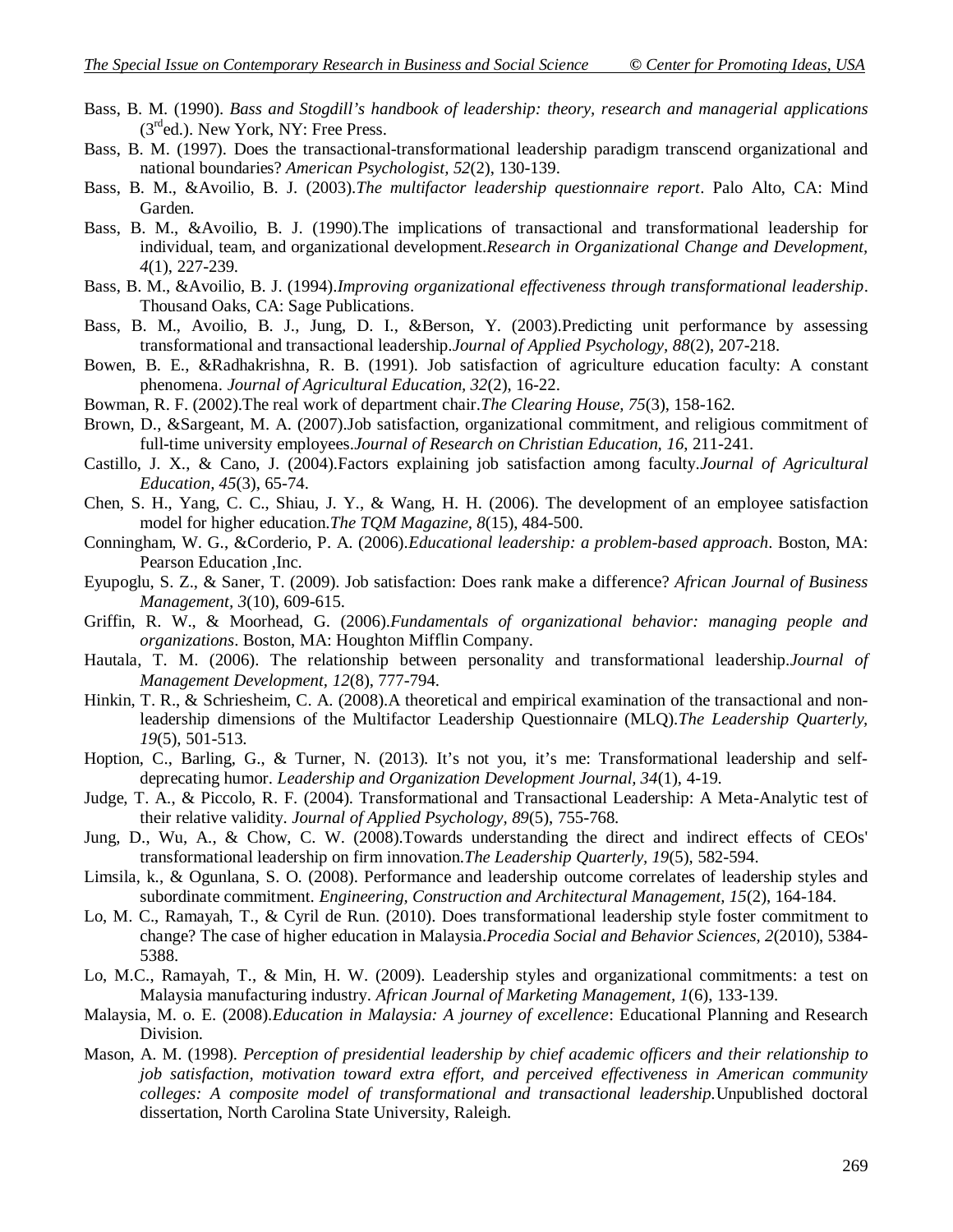- McArthur, R. C. (2002). Democratic Leadership and Faculty Empowerment at the Community College: A Theoretical Model for the Department Chair. *Community College Review, 30*(3), 1-10.
- Middlehurst, R. (2004). Changing internal governance: A discussion of leadership roles and management structures in UK universities.*Higher Education Quarterly, 58*(4), 258-279.
- Morshidi, B. S. (2010). Strategic planning directions of Malaysia's higher education: University autonomy in the midst of political uncertainties. *High Educ, 59*, 461-473.
- Musa, B. M. (2007). *Challenges to making Malaysia a world leader in higher education*. Retrieved 10/7/2008, fromhttp://www.mmu.edu.my/.../Challenges%20to%20Making%20Malaysia%20a%20World%20Leader %20in%20Higher%20Educatio2.doc
- Mustapa, B. M. (2008, February). Higher education in the frontline of battle for growth.*World Report, 2,* 12.
- National Higher Education Action Plan.(2007). *Genesis of the action plan*.Retrieved 20. 05, 2009, from http://www.mohe.gov.my/web\_statistik/index.htm
- Northouse, P. G. (2007). *Leadership: Theory and practice* (4<sup>th</sup>ed.). Thousand Oaks, CA: Sage.
- Oberman, A. H. (2005). *The job satisfaction of counselor education faculty members at institutions with doctoral level programs accredited by CACRUP using Herzberg's theory of motivation.*Unpublished doctoral dissertation, The University of Tennessee, Knoxville.
- Oshagbemi, T. (1997).Job satisfaction and dissatisfaction in higher education.*Education+Training, 39*(9), 354- 359.
- Pierce, J. L., & Newstorm, J. W. (2008). *Leaders & the leadership process: readings, self-assessment & applications* (5<sup>th</sup>ed.). New York, NY: McGraw-Hill/Irwin.
- Platsidou, M., & Diamantopoulou, G. (2009).*Job satisfaction of Greek university professors: Is it affected by demographic factors, academic rank and problems of higher education?* Paper presented at the Educating the Adult Educator: Quality Provision and Assessment in Europe, Thessaloniki.
- Reuvers, M., Van Engen, M. L., Vinkenburg, C. J., & Wilson-Evered, E. (2008). Transformational leadership and innovative work behaviour: Exploring the relevance of gender differences. *Creativity and Innovation Management, 17*(3), 227-244.
- Sadeghi, A., & ZaidatolAkmaliah, L.P. (2012).Transformational leadership and its predictive effects on leadership effectiveness.*International Journal of Business and Social Science*, *3*(7), 186-197.
- Sadeghi, A., ZaidatolAkmaliah, L. P., Habibah, E., & Foo, S.F (2012).Demographic analysis on academic staff's job satisfaction in Malaysian Research Universities.*Pertanik Journal of Social Sciences & Humanities, 20*(s), 1-20.
- Scheroder, R. (2008). Job satisfaction of employees at a Christian university.*Journal of Research on Christian Education, 17*, 225-246.
- Sharma, R. D., &Jyoti, J (2009). Job satisfaction of university teachers: an empirical study. *Journal of Services Research, 9*(2), 51-80.
- Shieh, H. L., Mills, M. E., & Waltz, C. F. (2001). Academic leadership style predictors for nursing faculty job satisfaction in Taiwan. *Journal of Nursing Education, 40*(5), 203-209.
- Thomas, J. R., &Schuh, J. H. (2004).Socializing New Chairs.*New Directions For Higher Education, Summer (126),* 11-25.
- Toor, S. R., & Ofori, G. (2009). Ethical leadership: examining the relationships with full range leadership model, employee outcomes, and organizational culture. *Journal of Business Ethics, 90*, 533-547.
- Tu, L., Plaisent, M., Bernard, P., &Maguiraga, L. (2005). Comparative age differences of job satisfaction on faculty at higher education level China and Taiwan. *International Journal of Educational Management, 19*(3), 259-267.
- Voon, M. L., Lo, M. C., Ngui, K. S., &Ayob, N. B. (2011). The influence of leadership styles on employees' job satisfaction in public sector organizations in Malaysia. *International Journal of Business, Management and Social Sciences, 2*(1), 24-32.
- Voon, M. L., Lo, M. C., Ngui, S. K., & Peter, S. (2010). *Leadership styles in context of institution of higher education in Malaysia*. Retrieved 10/12/ 2010 from, http://www.google.com.my/#hl=en&q=+Leadership+styles+in+context+of+institution+of+higher+educat ion+in+Malaysia&oq=+Leadership+styles+in+context+of+institution+of+higher+education+in+Malaysia &aq=f&aqi=&aql=&gs\_sm=s&gs\_upl=33593l35852l0l56l8l0l0l0l2l260l413l2.0.1&fp=3cd74364de8be1 74&biw=1366&bih=607.